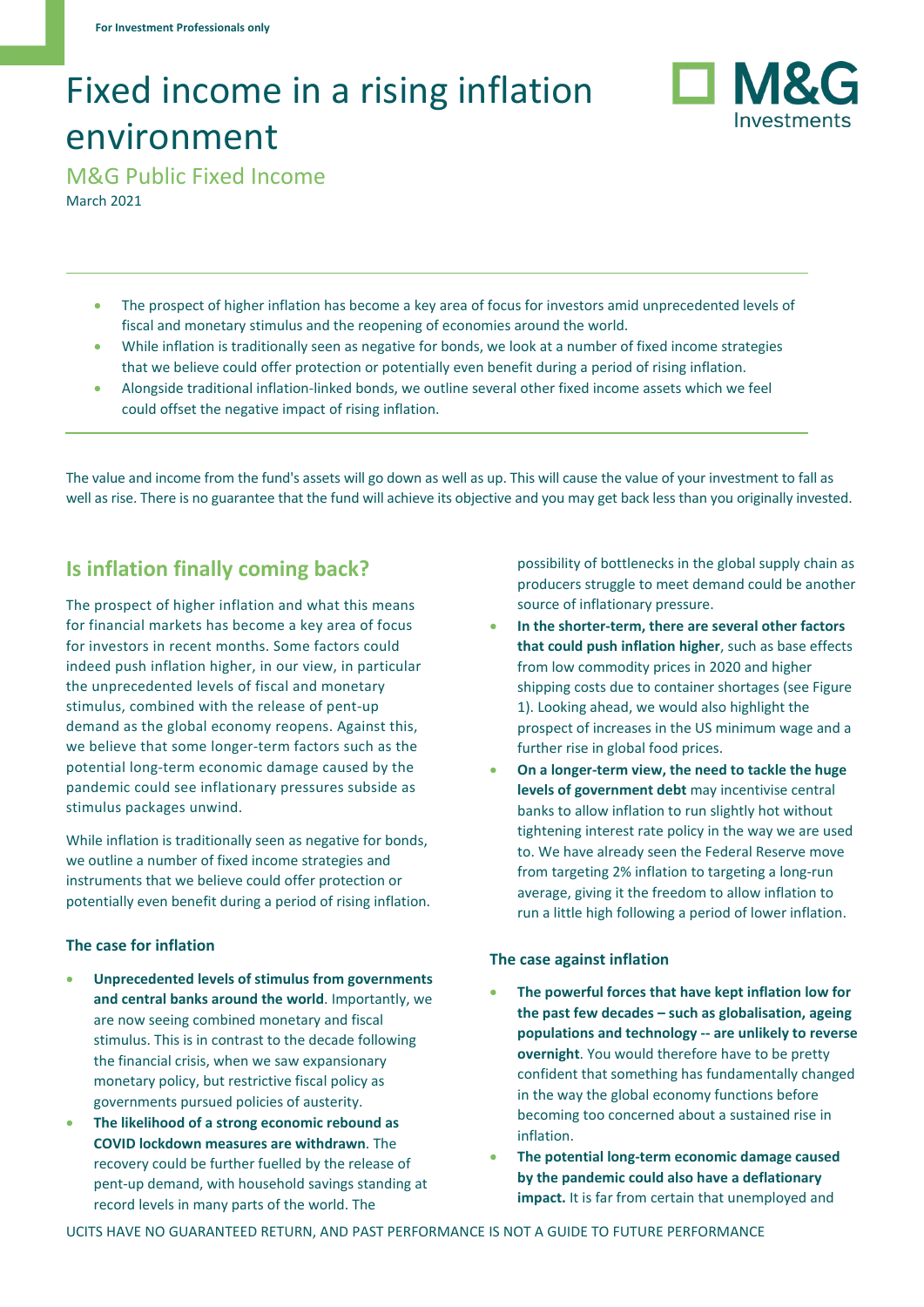furloughed workers will walk straight back into their jobs, while certain sectors (most obviously high street retail) may never fully recover. Meanwhile, if the shift to working more from home becomes permanent, we could see significant downward pressure on city centre rental markets.

With so many inflationary and deflationary forces to consider, the future path of inflation will remain as unpredictable as ever. Nevertheless, we must acknowledge that this is the first time for many years that we have seen the emergence of several forces that are likely to put upward pressure on inflation, at least in the near term. Given these uncertainties, we think it would be prudent to include at least some inflation-linked protection within a well-balanced portfolio.

Investments in bonds are affected by interest rates, inflation and credit ratings. It is possible that bond issuers will not pay interest or return the capital. All of these events can reduce the value of bonds held by the fund. High yield bonds usually carry greater risk that the bond issuers may not be able to pay interest or return the capital.

3,200 2.800 2,400  $\frac{1}{2}$  2,000  $\frac{8}{5}$  1,600 1,200 800 400 2010 2011 2012 2013 2014 2015 2016 2017 2018 2019 2020 **Shanghai Containerized Freight Index** 

Source: Bloomberg, shipping cost data 10 February 2021

## **Fixed income investing in a rising inflation environment**

Inflation is usually seen as negative for bonds as the real value of their fixed payments is eroded, with longer-dated bonds especially exposed to a prolonged period of high inflation. In an inflationary environment, bonds may also be negatively affected by rising interest rates as central banks start to tighten monetary policy.

However, there are a number of fixed income instruments and strategies that we believe could help to offset the negative impact of inflation, or potentially even benefit from a period of higher inflation. The following are some of the key strategies we may implement across our fixed income funds in a reflationary environment.

#### **Inflation-linked government bonds**

Inflation-linked bonds provide the most conventional means of inflation protection, since their payments are automatically adjusted in line with an official measure of inflation. The inflation-linked government bond market covers a wide range of sovereign issuers across different maturities. When investing in these assets, we assess the level of inflation that is being priced into a particular instrument, and compare this to our own inflation expectations. Based on this analysis, we will seek to gain inflation protection in what we consider to be the most attractively valued part of the market.

#### **Inflation-linked corporate bonds**

While this is a much smaller market than the government linkers market, there are also a number of companies that issue inflation-linked bonds. Corporate linkers can offer an attractive source of additional yield compared to what is available on index-linked government bonds. To expand this universe, it is also possible to use derivatives to create synthetic inflation-linked corporate bonds. This would typically be done by selling protection on a credit default swap (CDS) contract to gain exposure to the corporate bond, and pairing this with inflation-linked government bonds to obtain the inflation-linked element.

#### **Duration hedging**

Inflation-linked bonds can contain high levels of interest rate risk and can therefore be vulnerable to rising interest rates. This is especially the case for index-linked gilts, which are typically very long-dated. Since interest rates often rise in a rising inflation environment, it may therefore be desirable to hedge some or all of a bond's interest rate exposure using derivatives, such as futures or interest rate swaps.

#### **FRNs and short-dated credit**

Steady inflation alongside economic growth is often supportive for credit, so in these periods we may look to invest in corporate issues with a low sensitivity to movements in interest rates. For instance, floating rate notes (FRNs) pay a coupon that is regularly adjusted in line with short-term interest rates and can therefore benefit from a higher coupon if interest rates rise. Shortdated corporate bonds should also prove relatively



Figure 1. Shipping costs have more than tripled from a

year ago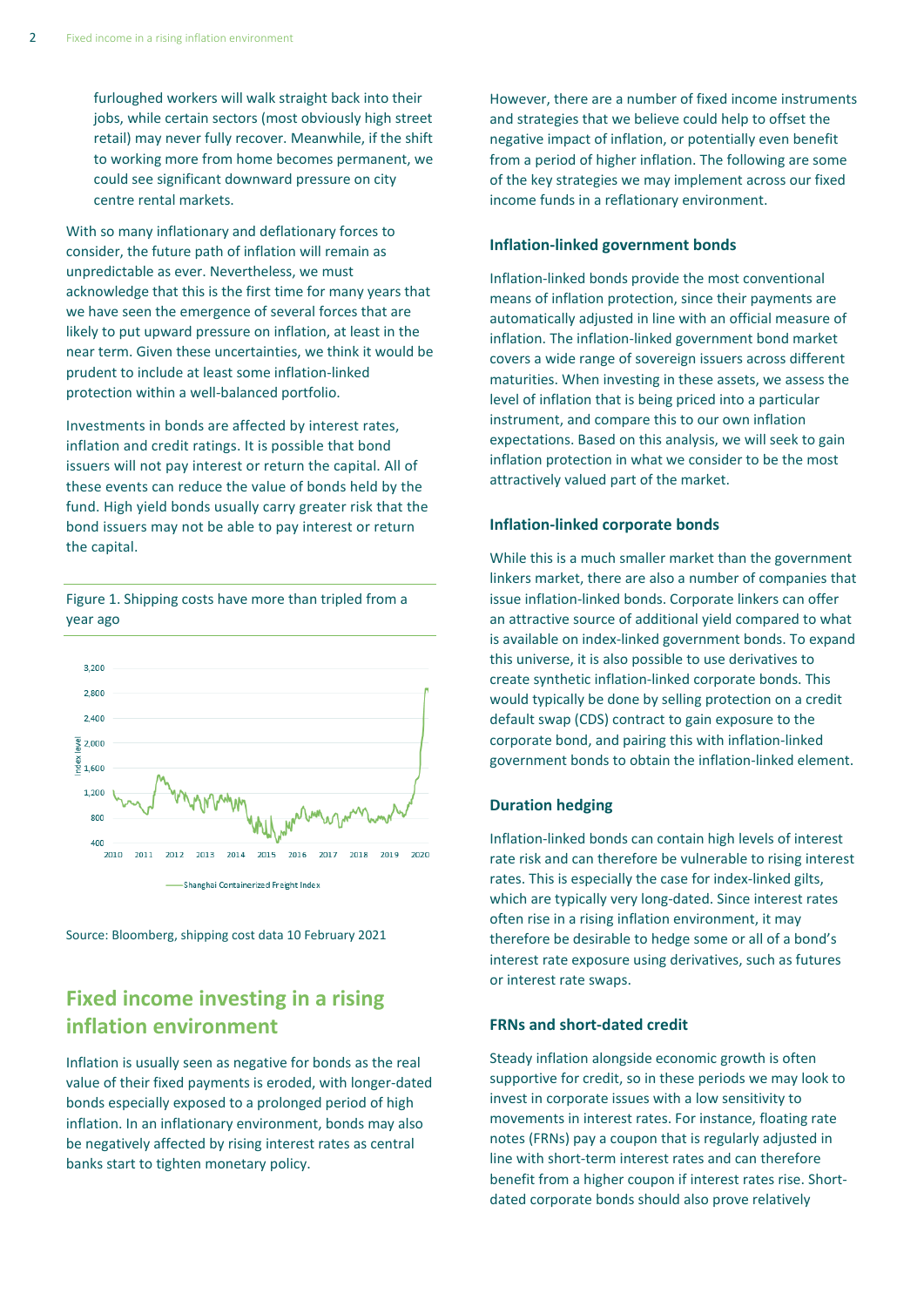resilient in a rising yield environment given their naturally short duration.

#### **Sector and currency positioning**

Allocating to sectors that would be expected to perform well in an inflationary environment may offer another way of benefiting from rising inflation. One option could be to invest in bonds issued by companies that stand to benefit from rising commodity prices, such as those in the basic industry or energy sectors. Banks and other financials also tend to perform well in a more reflationary environment. Alternatively, some of our flexible fixed income strategies may be able to invest in currencies that tend to be positively correlated to commodity prices.

### **What our fund managers are doing**

#### **Wolfgang Bauer, manager of the M&G (Lux) European Inflation Linked Corporate Bond Fund**

"If and when COVID-lockdowns are eventually withdrawn across Europe, there is reason to believe that the economic rebound will put upward pressure on inflation. Base effects and rising commodity prices are also likely to have a near-term inflationary impact (see Figure 2). While European breakeven rates have increased in recent months, I believe they still offer reasonably cheap protection against the risk of rising inflation. Within the M&G (Lux) European Inflation Linked Corporate Bond Fund, I remain focused on inflation-linked government bonds and high quality credit, while maintaining a short duration stance to help limit the negative impact of any future rise in interest rates."

The fund may use derivatives to profit from an expected rise or fall in the value of an asset. Should the asset's value vary in an unexpected way, the fund will incur a loss. The fund's use of derivatives may be extensive and exceed the value of its assets (leverage). This has the effect of magnifying the size of losses and gains, resulting in greater fluctuations in the value of the fund.

#### **Jim Leaviss, manager of the M&G (Lux) Global Macro Bond Fund**

"I currently see good value in US Treasury Inflation Protected Securities (TIPS), which I believe continue to offer cheap insurance against the risk of a rise in US inflation. Within the M&G (Lux) Global Macro Bond Fund I also have exposure to a number of currencies that I would expect to benefit from the recent strength in commodity prices, such as the Norwegian krone or the Australian dollar."

The fund is exposed to different currencies. Derivatives are used to minimise, but may not always eliminate, the impact of movements in currency exchange rates.





Source: Bloomberg, 28 February 2021

Past performance is not a guide to future performance

#### **Matthew Russell, manager of the M&G (Lux) Short Dated Corporate Bond Fund**

"The M&G (Lux) Short Dated Corporate Bond Fund is mainly focused on short duration corporate bonds and FRNs, instruments which I would expect to hold up well in an inflationary environment while offering an attractive source of yield. I see FRNs, in particular, as offering skewed upside potential in the current low interest rate environment. This is because the coupon of an FRN can't fall below zero no matter how negative interest rates become, but there is potentially no limit to how far the coupon could increase if rates rise".

#### **James Tomlins, manager of the M&G (Lux) Global Floating Rate High Yield Fund**

"I believe high yield FRNs provide an attractive way to play the reflation theme and to protect against rising interest rates. This was demonstrated in February as concerns over rising inflation triggered a sharp sell-off in global government bonds. In contrast to many fixed income assets, high yield FRNs proved resilient during this period, with their floating rate nature helping to offset the negative impact of rising bond yields".

Further key risks associated with the funds mentioned above can be found in the relevant fund's Key Investor Information Document (KIID).

The funds allow for the extensive use of derivatives.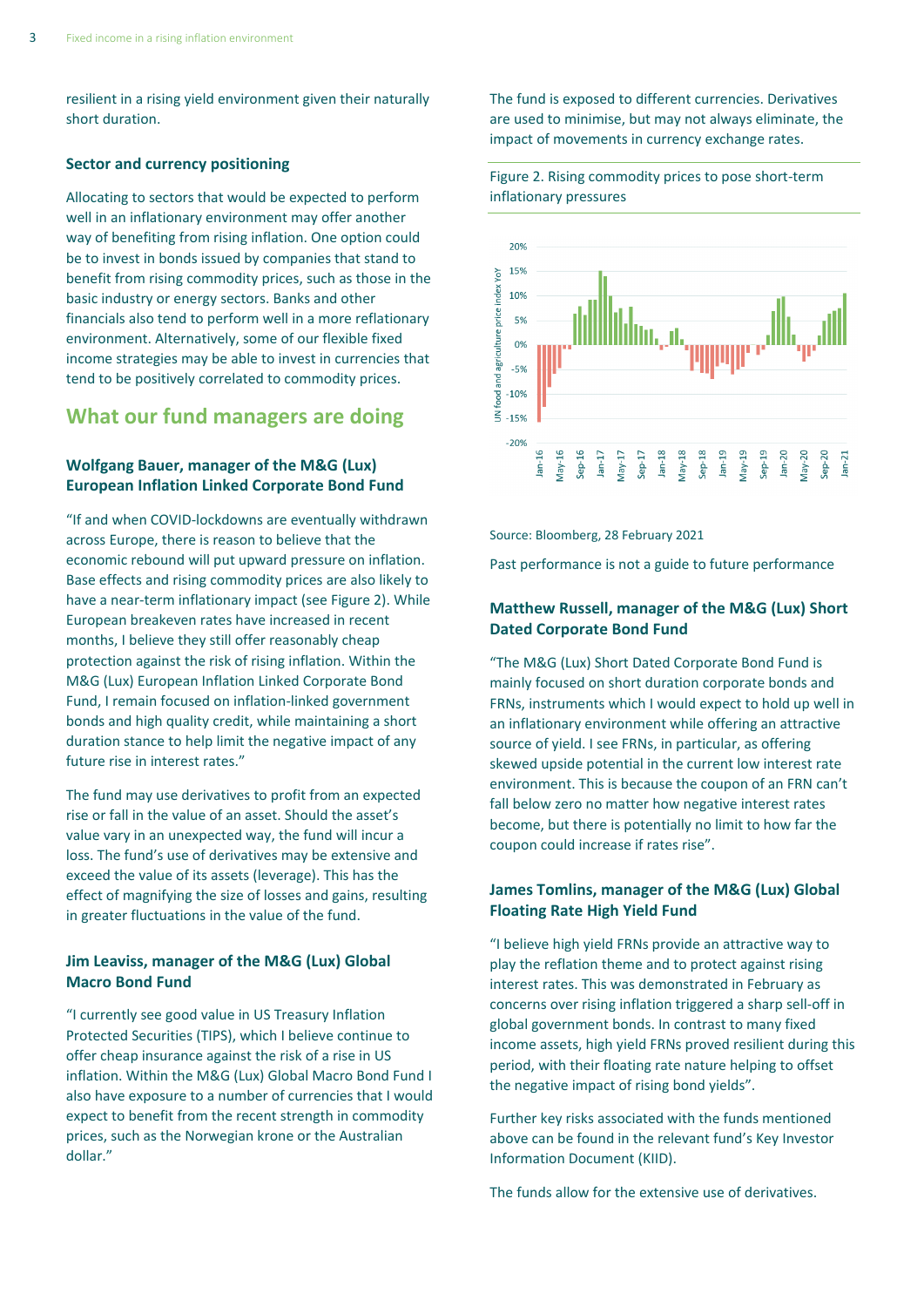For M&G (Lux) European Inflation Linked Corporate Bond Fund, please note:

The fund may invest more than 35% in securities issued by any one or more of the governments listed in the fund prospectus. Such exposure may be combined with the use of derivatives in pursuit of the fund objective. It is currently envisaged that the fund's exposure to such securities may exceed 35% in the German government, although this may vary subject only to those listed in the prospectus.

For M&G (Lux) Global Macro Bond Fund, please note:

The fund may invest more than 35% in securities issued by any one or more of the governments listed in the fund prospectus. Such exposure may be combined with the use of derivatives in pursuit of the fund objective. It is currently envisaged that the fund's exposure to such securities may exceed 35% in the governments of Germany, Japan, UK, USA although these may vary subject only to those listed in the prospectus.